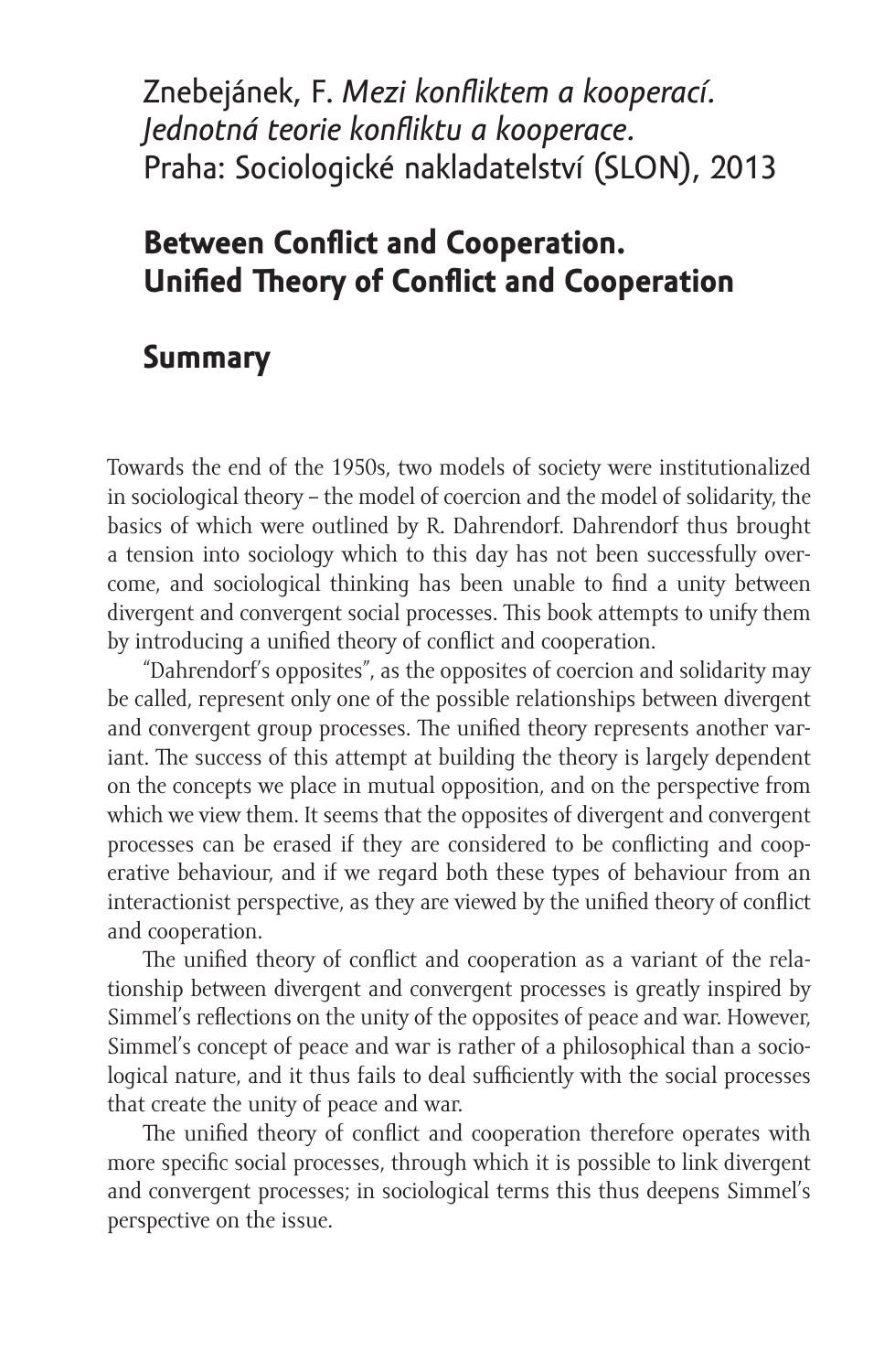If the attempt at a unified theory of conflict and cooperation is to be successful, it must meet the following requirements:

- I. Define concepts standing in opposition;
- II. Explain the concept of the unity of opposites;
- III. Conceive an equivalent relationship between the two opposites;
- IV. Explain the movement of intergroup behaviour between the two opposites.

The formulation of these requirements will help decide whether the critical responses to the unified theory of conflict and cooperation are to be targeted at the inconsistency of the answers to them, the adequacy of the requirements themselves or the basis from which they were derived.

The unified theory of conflict and cooperation is based on several assumptions that are captured in the following paragraphs.

- 1. The unified theory of conflict and cooperation contains the thoughts of several authors, regardless of their starting points. The final product of this methodological strategy may be called "pragmatic theory". Such a theory is not primarily about maintaining the purity of the starting points, but rather about the most effective solution to a particular problem.
- 2. People have a natural tendency to bring order into their environment. According to Berger and Luckmann, building a social order is one of the fundamental features of human existence. People can build order in several ways. One such method is conflictual behaviour, the second type of behaviour is cooperative. Conflictual and cooperative behaviour can thus be considered to be more or less counscious tools, through which people attempt to realise their conceptions of a legitimate social order. Conflictual or cooperative behaviour is perceptibly not congenital. It can be understood as a learned adaptation strategy.
- 3. The unified theory of conflict and cooperation is based on a simplified situation of a single existing complex of conflictual or cooperative behaviour. In real situations, however, people often participate in several conflict and cooperative situations simultaneously.
- 4. The unified theory of conflict and cooperation is primarily focused on intergroup behaviour. However, in many situations the mutual behaviour of groups cannot be explained unless we consider the processes taking place in each group individually. The unified theory of conflict and cooperation thus takes into account the relationship between intragroup and intergroup processes, and pays due attention to them.

5. The unified theory of conflict and cooperation deals with transformations of conflict into cooperation and cooperation into conflict only on the level of social groups, which limits the range of its validity. The formulation of a general theory of conflict and cooperation, which might explain behaviour also at an inter-individual level, would require a deeper insight into the issue of divergent and convergent social processes.

Conflict or cooperation begins with the process of individual design of conduct, which is conceived in this book as a reconstruction of Blumer's theory of interpretation. This reconstruction is based on a dialectical relationship between the situation, individual identity, structure of individual action and an actor's actions. In this process, an actor, through his current identity, identifies important aspects of events, interprets them, constructs the possibilities of his actions, subjectively decides on the most acceptable variant of behaviour, and then takes action.

The construction of individual identity, which takes place in parallel with the design of one's conduct, proceeds in four stages, namely the identification of the actor's experience with their own actions, the interpretation of the current identity, the design of variants of future identity and the identification of the actor with a particular variant. Identity is fundamentally of a fluid nature; in addition to highly variable parts, however, it also contains more stable structures that form the actual core of the identity. The design of one's behaviour and the design of one's individual identity are thus two mutually interacting processes.

Actors find themselves in a situation in which they encounter individual objects of the situation – sources for conduct, rules of conduct and power influences that they may deem helpful to or restricting of their intentions.

Traditional interactionist approaches to the behaviour of an individual actor deal with an interpretation of the situation, as is the case with Blumer's theory, or the actor's choice of rational behaviour, which is dealt with e.g. by Coleman. The unified theory of conflict and cooperation brings together both perspectives through a concept of the design of conduct by an individual actor. According to this theory, actors, during the process of designing their actions, take into account the possibility and attraction of an interest-based or symbolic connection with others, and create an interest-based or symbolic identity with them.

The unified theory of conflict and cooperation assumes that both types of individual connections meet in Melucci's concept of the formation of collective identity and its behaviour, which emphasizes the role of organization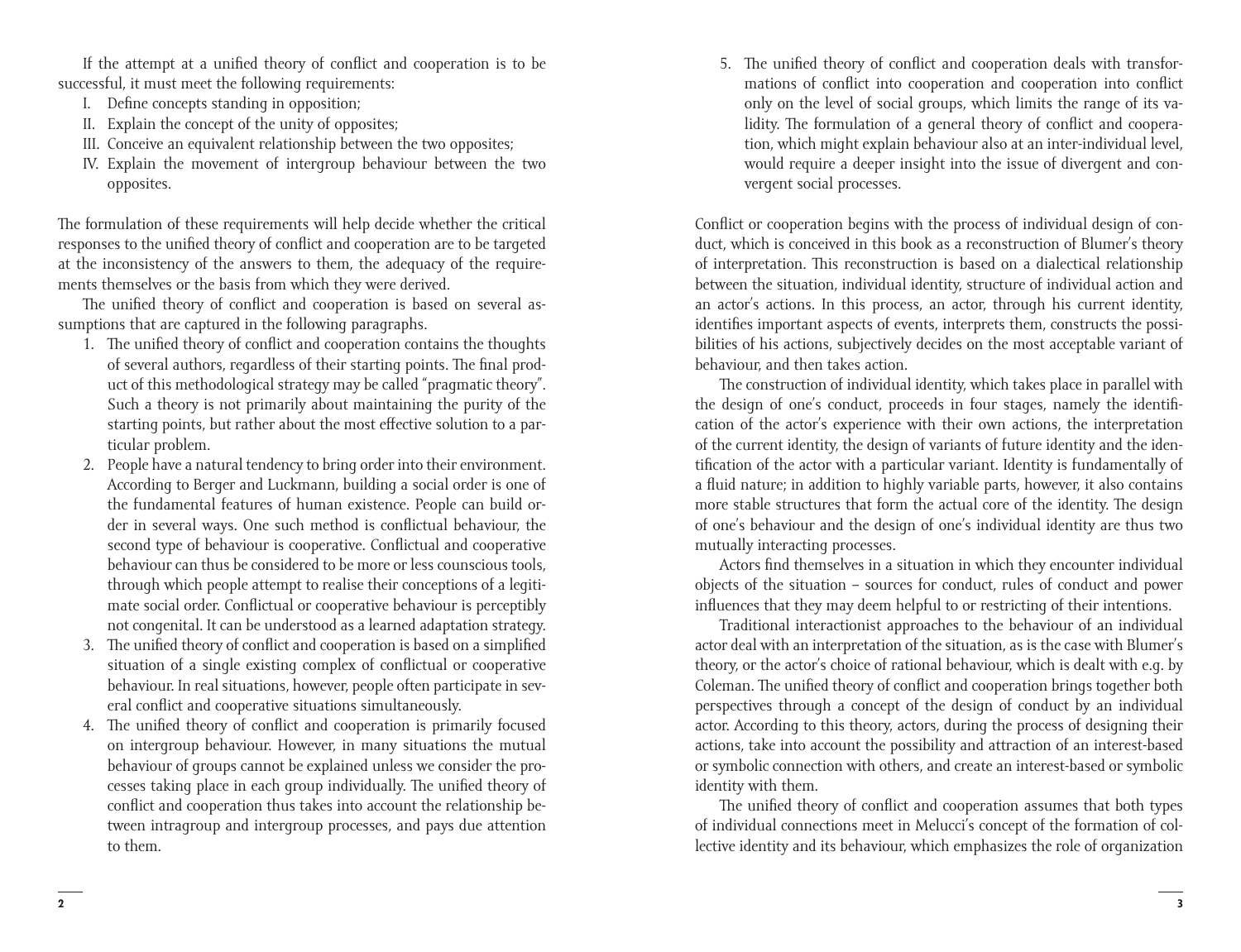and symbolic resources. By means of a collective identity, individual actors assess the possibilities and limitations of their actions within the context of external conditions, and interpret their behaviour towards another group as conflicting or cooperative.

The unified theory of conflict and cooperation also shows how the actor's design of his conduct is associated with his conception of an ideal image of the world and, as a result, with the conflicting and cooperative behaviour through which this conception is created or maintained.

Both forms of action – conflict and cooperation – are conceived as sets of interactions designed by individuals forming a collective identity. This concept of conflict and cooperation provides hope for a unification of the two opposites, by means of the actors' ability to design his behaviour. Conflict and cooperation are thus interpretations of situations by actors within an environment of collective identity, rather than the result of a fixed structure. These interpretations may, as mental structures, oscillate between conflicting and cooperative behaviour, since they are an effect of the ability of consciousness to overcome theoretically contradictory positions. This idea of a unified theory of conflict and cooperation meets the requirement of unity of opposites, i.e. requirement II.

Both forms of behaviour – conflictual and cooperative – can be understood as a unity of opposites in terms of Simmel's theory. If, however, Simmel's inspiration is to be developed into a sociological theory, it must emphasize the social processes governing this unity. Part of the unified theory of conflict and cooperation is therefore a model of transformations of intergroup behaviour, which was greatly inspired by the reflections of Spector and Kitsuse on the model of the natural history of social problems.

The model employs two forms of intergroup behaviour – conflict and cooperation. Every form of behaviour can occur in two types, and the model thus contains irreconcilable conflict, solvable conflict, enforced cooperation and voluntary cooperation. Through this concept of intergroup behaviour, the unified theory of conflict and cooperation responds to the first of the set requirements (requirement I), i.e. the definition of concepts standing in mutual opposition. Neither conflict nor cooperation is the primary state of social action, a kind of cause of contradictory behaviour. The theory of conflict and cooperation thus meets the requirement of equality between opposites, i.e. requirement III.

The model of transformations of intergroup behaviour refers to specific processes which can be seen behind Simmel's rather abstract conceptual structure of the unity of opposites. Each transformation of intergroup behaviour – the transformation of conflict into cooperation and cooperation into conflict – is thus expressed in individual phases, through which specific group behaviour may or may not go.

The model of transformations of behaviour therefore constitutes a system of phases of intergroup behaviour, which may or may not take place in reality. It offers not only a sociological conception of the unity of divergent and convergent intergroup processes, but also a tool for analysis of historical and current situations. The model of transformations of behaviour thus responds to requirement IV – explain the movement of intergroup behaviour between the two opposites.

The unified theory of conflict and cooperation does not exclude the possibility of constructing a different variant of interactionist theory, unifying divergent and convergent intergroup processes. Neither does it rule out a variant based on structuralist ideas. It is possible that a similar role as that played by consciousness in the unified theory of conflict and cooperation could be played by the changing external conditions in some kind of structuralist theory.

The main reason for the efforts to build a unified theory of conflict and cooperation is the belief that such a theory is a more efficient tool for analysing real processes than just a theory of conflict or just a theory of cooperation. One of the main advantages of the unified theory of conflict and cooperation is its ability to explain the transformation of conflict into cooperation and cooperation into conflict within a single explanatory framework. There is thus no need to operate two theories that have to be alternated in the interpretation of certain events, depending on which stage or level we intend to explain. We can also avoid problems resulting from the fact that we have chosen one of them as the methodological basis and that as a result we encounter difficulties upon interpreting contradictory behaviour.

Another advantage lies in the ability of the unified theory of conflict and cooperation to take into account the historical dimension of the analyzed events. Theories based on the primary role of either divergent or convergent processes are usually unable to appreciate the history that precedes these phenomena, i.e. conflict or cooperation, and they thus fail to identify the processes through which the past significantly influences the present. The unified theory of conflict and cooperation, on the other hand, very strongly emphasizes the historical dimension inherent in such processes. Without knowing the history of these movements, it is often difficult to understand the current behaviour of actors.

Actors must have somehow arrived at conflict situations, and the history of their mutual cooperative behaviour is reflected in the development of the current conflictual behaviour. What has been said about the move from co